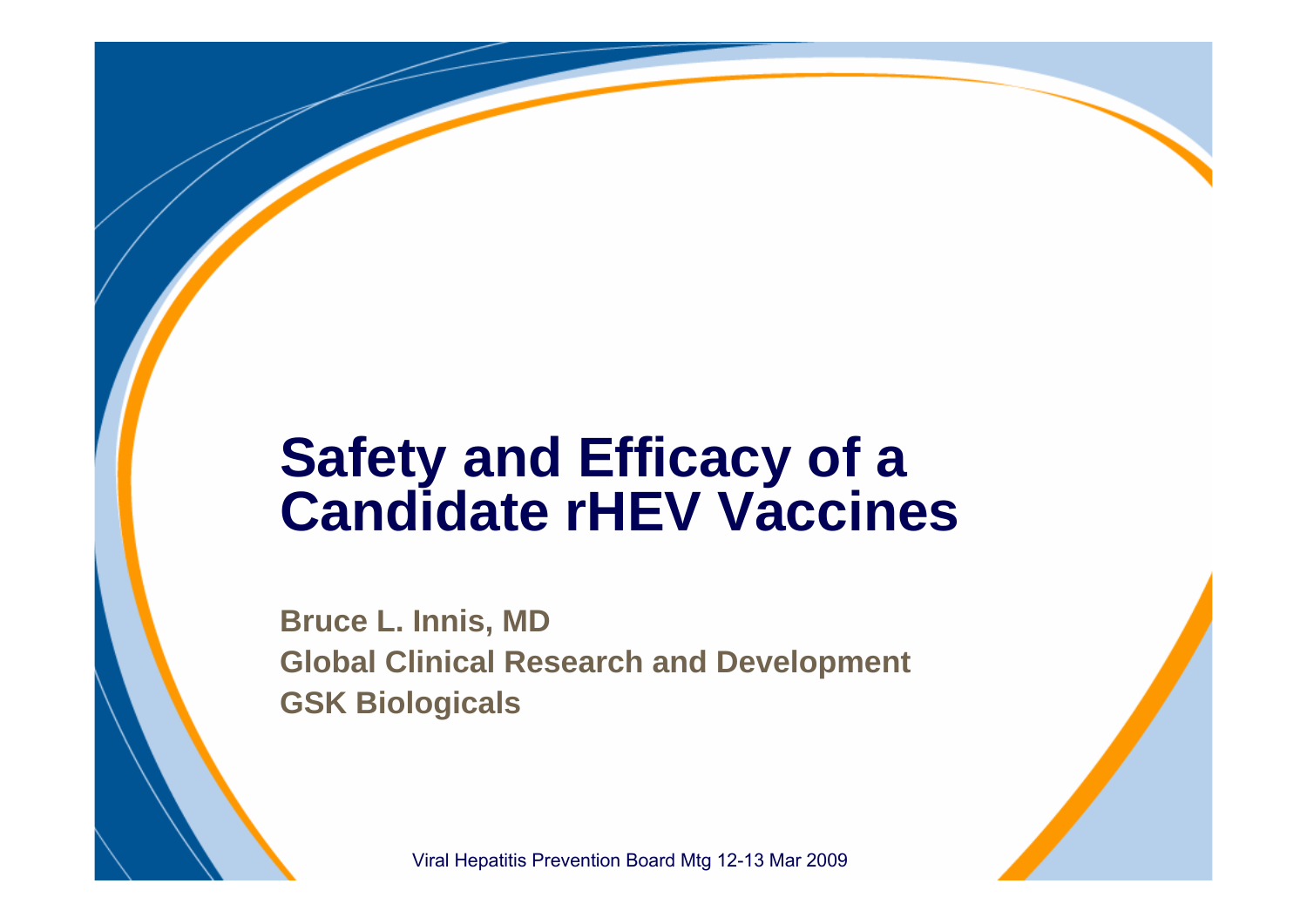#### **Candidate vaccine**

- Truncated capsid protein (aa 112-607) of Sar 55 strain of HEV (genotype 1)
- Produced w/ BVES in Sf-9 cells
- Purified by column chromatography
- 20 μg protein adsorbed to 0.5 mg alum (0.5 mL of saline)
- Pilot lot of vaccine
	- Protected non-human primates 1
	- Phase I dose range study in adults (USA) selected 20 μg dose 2
	- Phase II study confirmed safety, immunogenicity in adults in Nepal 3

- 1. Tsarev, *Vaccine* 1997
- 2. Safary, *Intervirology* 2001
- 3. Scott, Shrestha, unpublished data

Viral Hepatitis Prevention Board Mtg 12-13 Mar 2009 2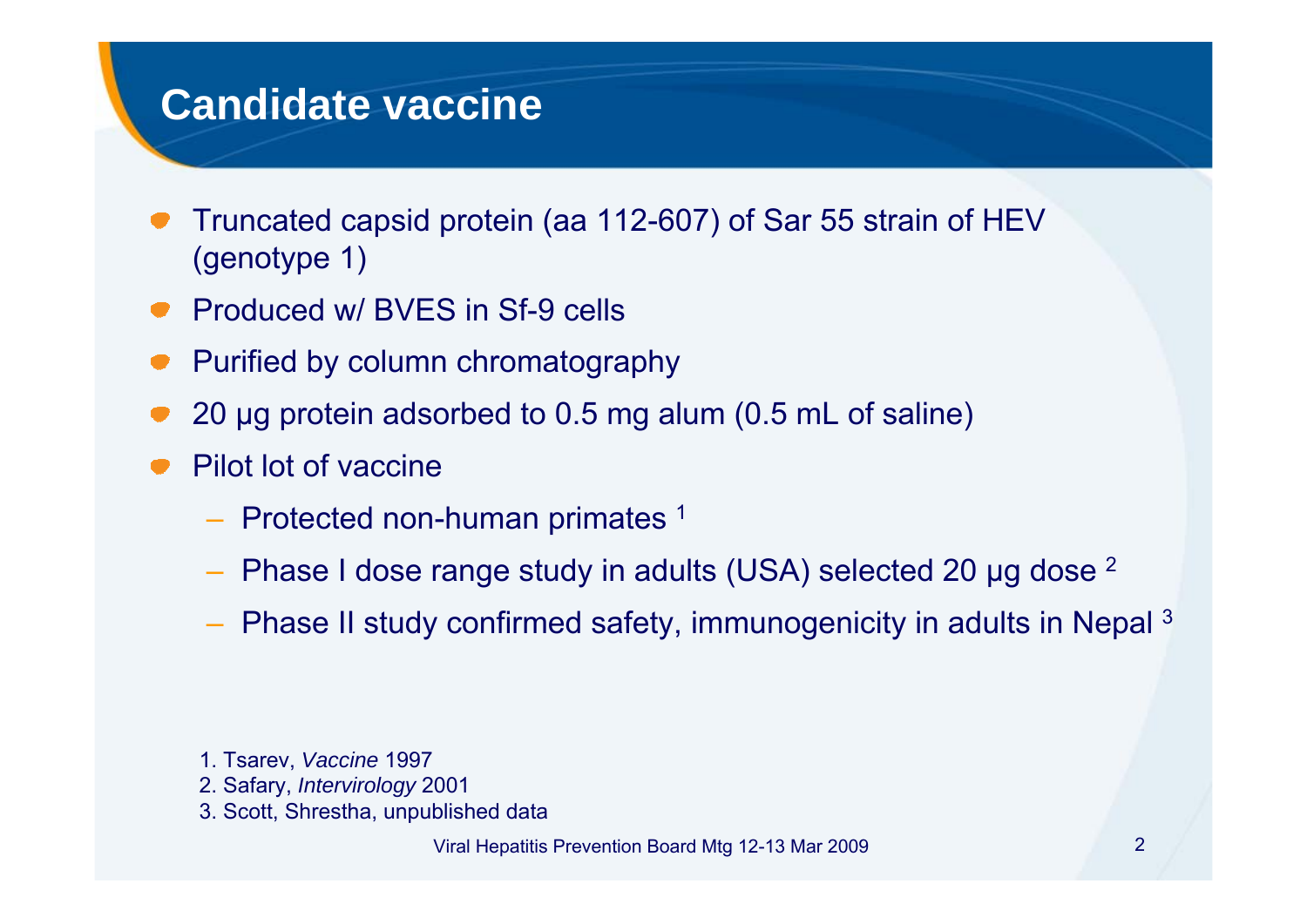#### **Rationale for the study**

- Primary objective  $\rightarrow$  To evaluate the efficacy of the HEV candidate vaccine among healthy adults in Nepal
- Why Nepal?
	- $-$  Hepatitis E  $\rightarrow$  public health research priority  $^4$
	- –Documented disease epidemiology
	- Medical infrastructure is in place to monitor the safety of subjects
- Expected outcomes:
	- $-$  Proof of concept
	- Further assessment of candidate vaccine's safety
	- –Information regarding anti-rHEV as a correlate of protection
	- $-$  Information regarding true burden of disease (from active surveillance)
	- 4. *Labrique AB, Epidemiol Rev.* 1999.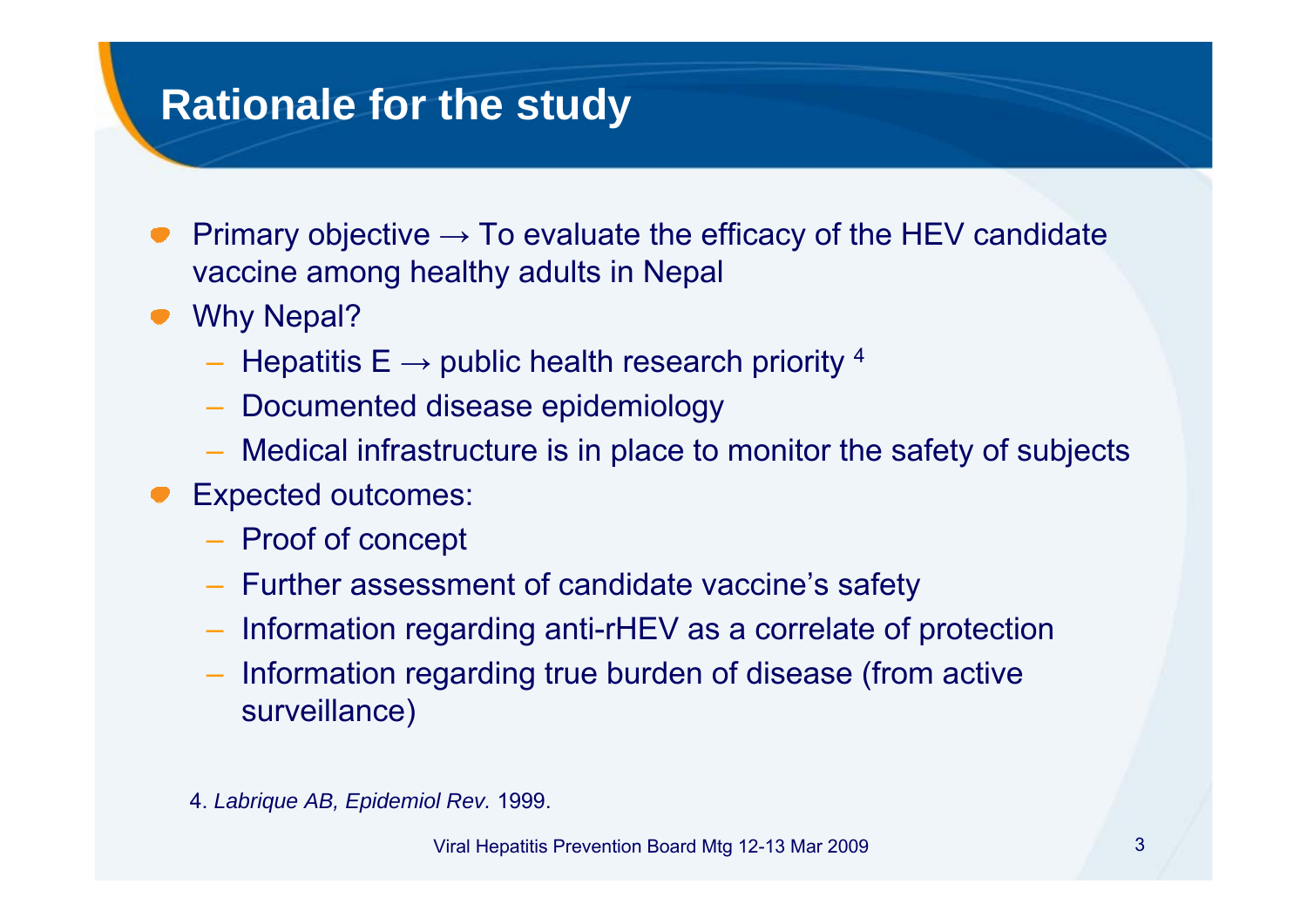#### **Study design**

- Population: healthy men and non-pregnant women, from Nepalese Army units in Kathmandu
	- – Initial screening for anti-rHEV Ig < 2.5 WHO U/mL (presumed susceptible to hepatitis E)
- Randomized (1:1), double-blind
	- Vaccine (0, 1, 6 months)
	- Placebo (0.5 mg alum in saline; same schedule)
- Active surveillance for hepatitis  $E$  for  $\sim$  2 years
- Reactogenicity and immunogenicity evaluated in a random subset
- Safety evaluated in all (spontaneous adverse events during 30 days after any dose and Serious Adverse Events during the entire study)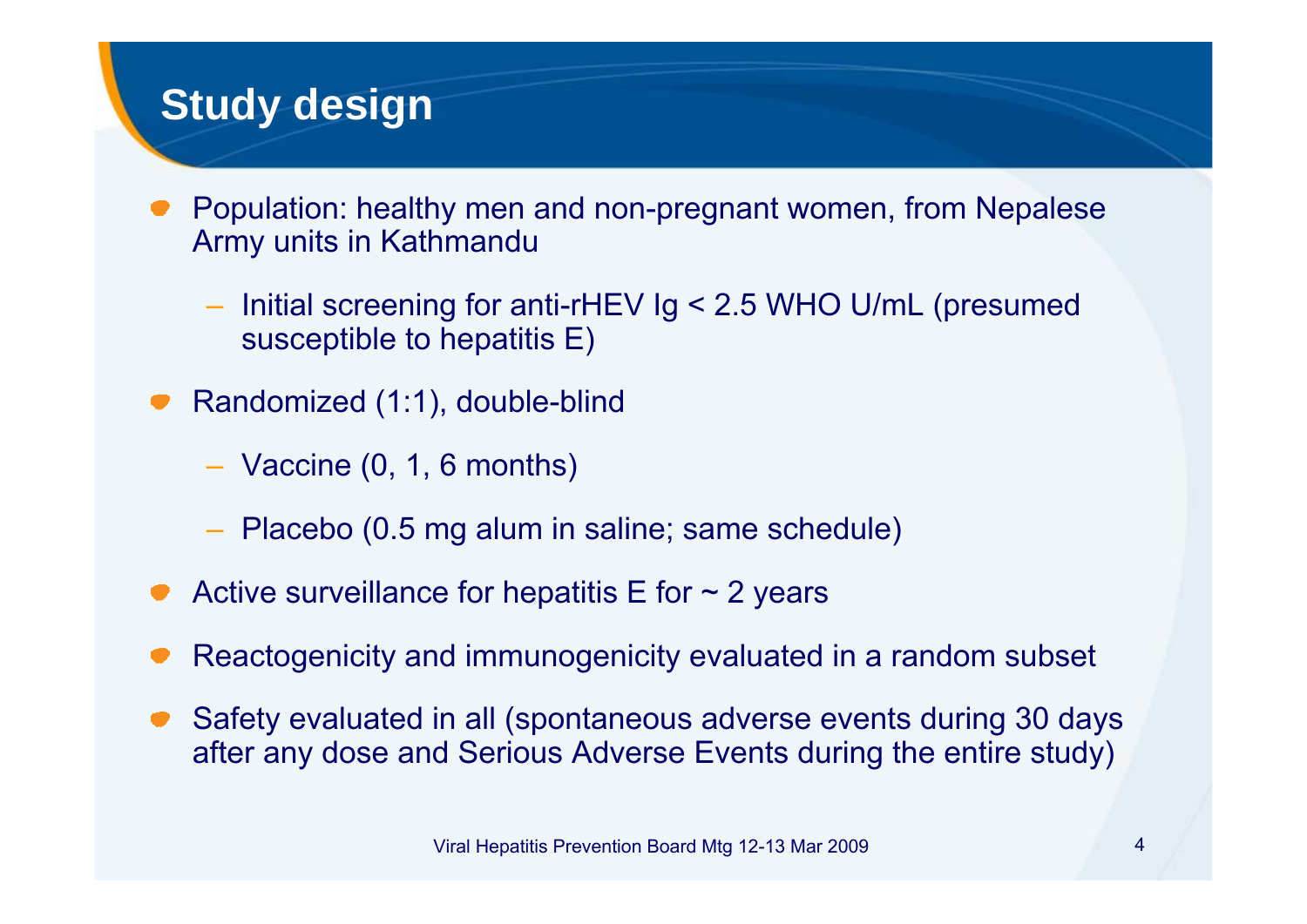## **Clinical case definition: acute viral hepatitis**

- **Jaundice** or **illness for at least 3 days** comprised of **at least 3 symptoms**:
	- fatigue, loss of appetite, abdominal discomfort, right upper quadrant pain, nausea, vomiting

AND

Peak **ALT > 2.5 times** the upper limit of normal or peak **total bilirubin > 2 mg/dl**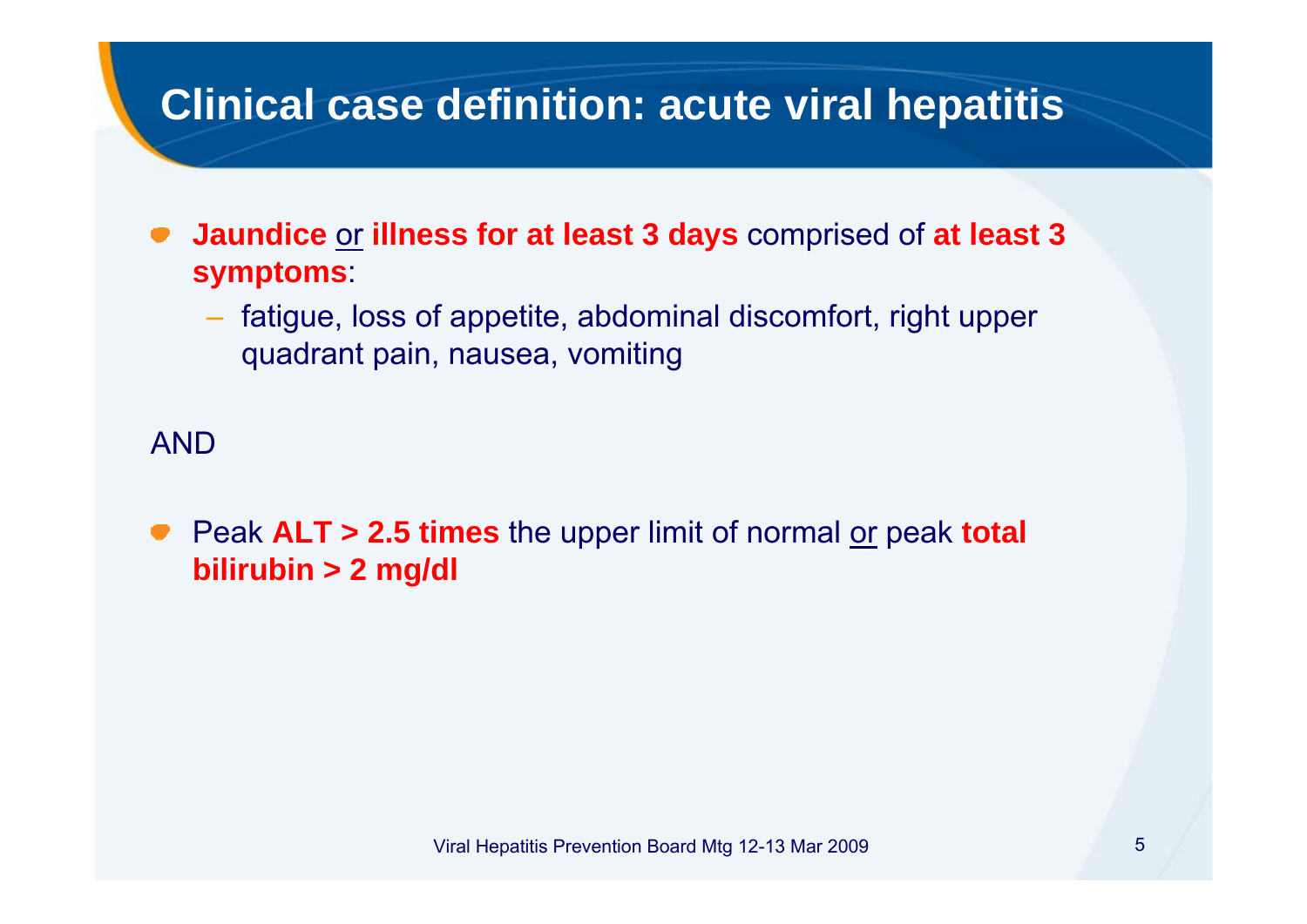## **Case definition and diagnostic algorithm**

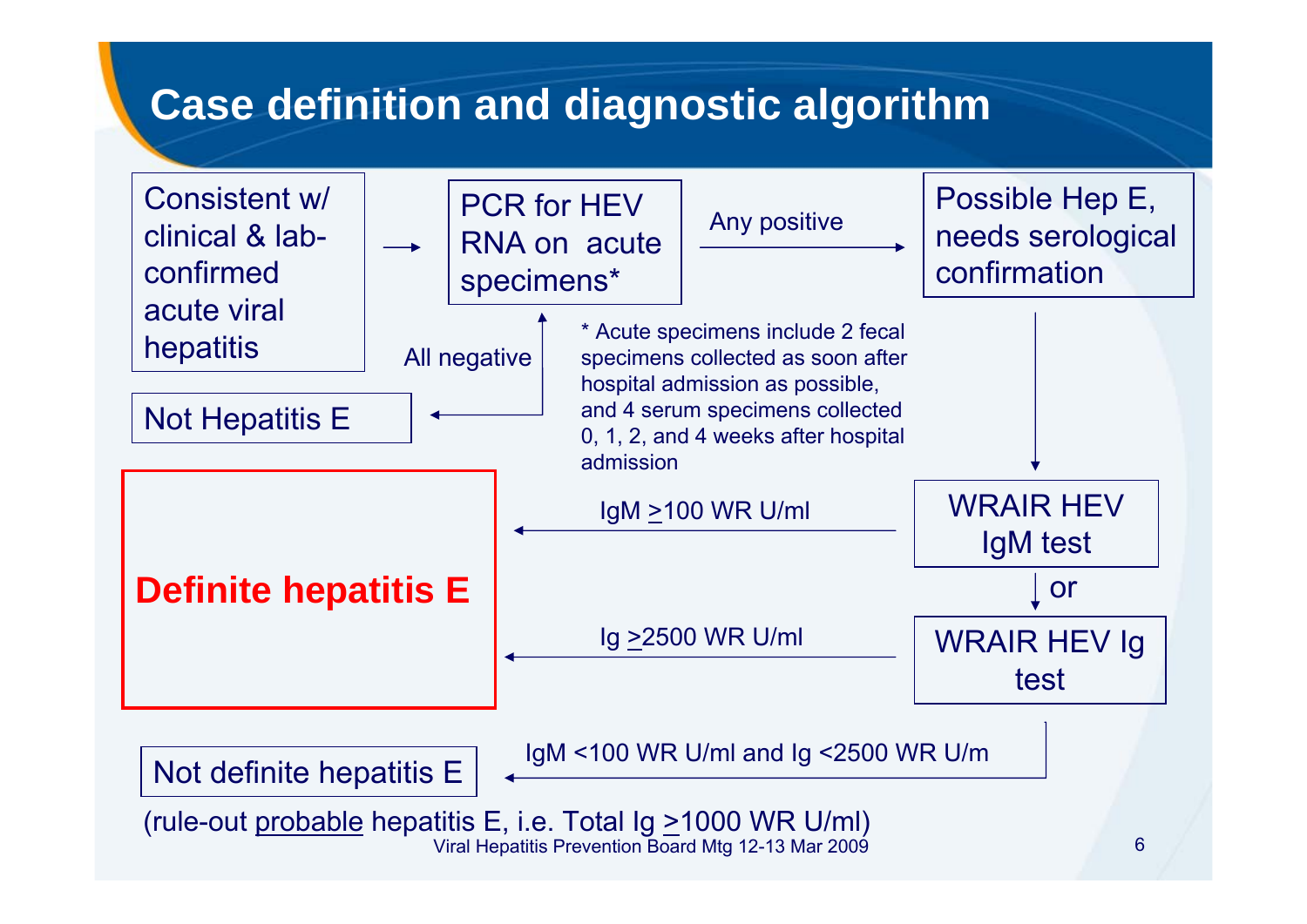#### **Outcomes in the screened cohort**



66.3% of 5323 screened considered susceptible w/ anti-rHEV Ig <2.5 WHO U/mL

This population is at high risk if exposed to HEV

#### **Age of randomized cohort**

| Gender | N    | Mean age | <b>SD</b> | Min | <b>Max</b> |
|--------|------|----------|-----------|-----|------------|
|        | 8    | 29.6     | 10.07     | 20  | 47         |
| M      | 1992 | 25.2     | 6.23      | 18  | 62         |
| Total  | 2000 | 25.2     | 6.25      | 18  | 62         |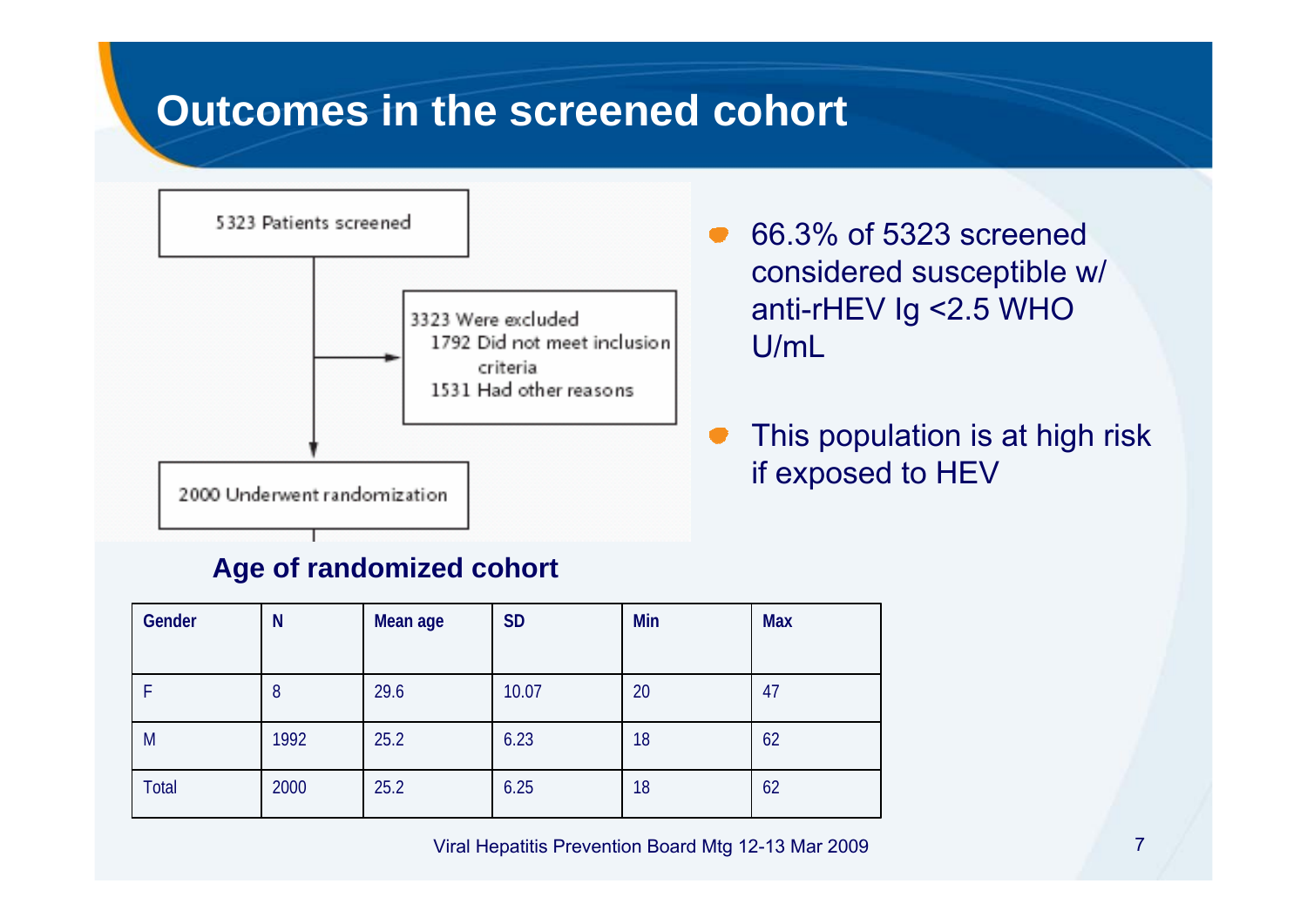#### **Outcomes in the randomized cohort**



Equal loss to follow-up

- 90% in per-protocol efficacy analysis
	- $-$  Exclusion only for incomplete vaccination
- DSMB reviewed 111 episodes of acute hepatitis
	- 87 had hepatitis E
	- 24 not hepatitis E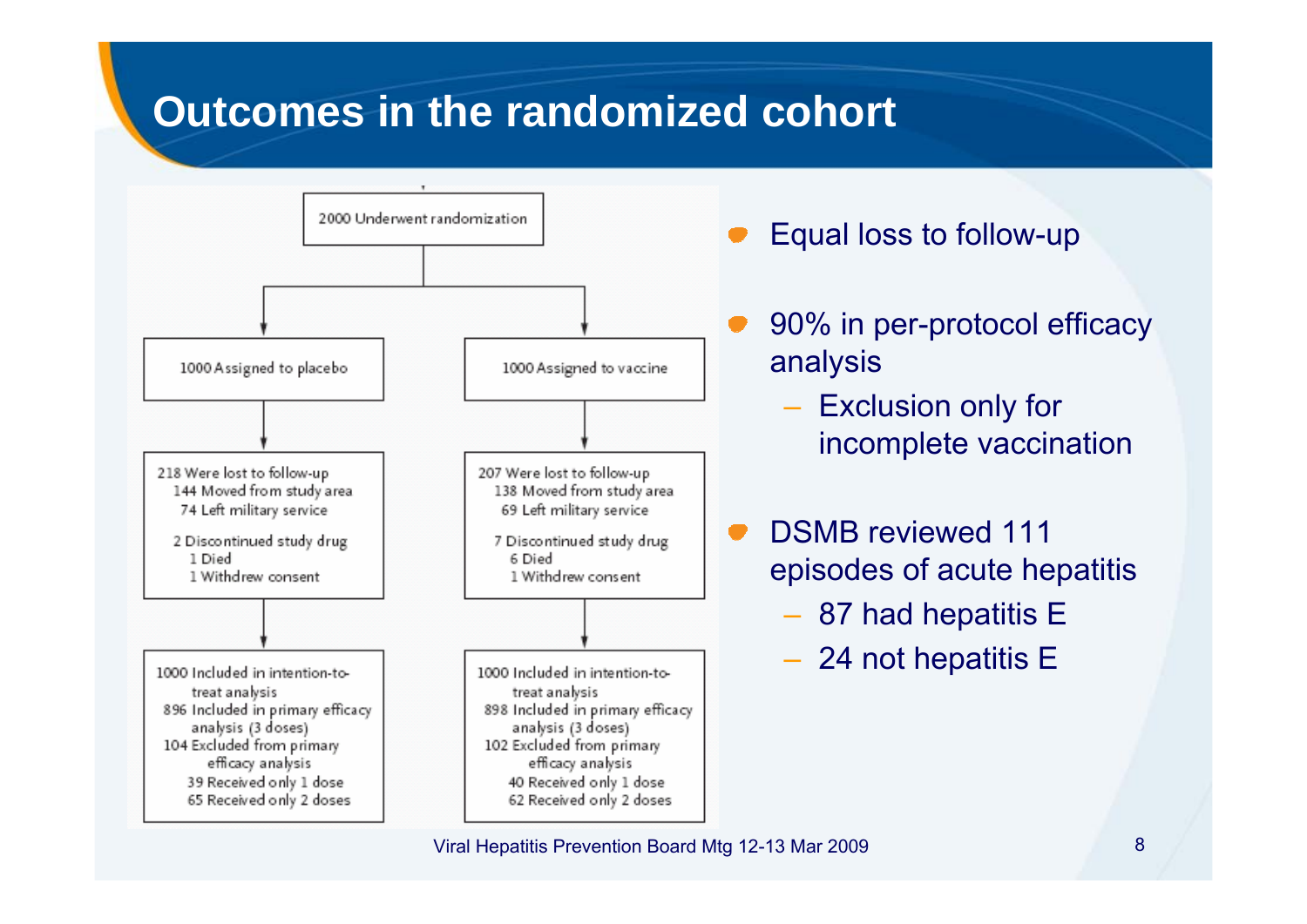#### **Cumulative hazard of hepatitis E (Total vaccinated cohort)**



Viral Hepatitis Prevention Board Mtg 12-13 Mar 2009 9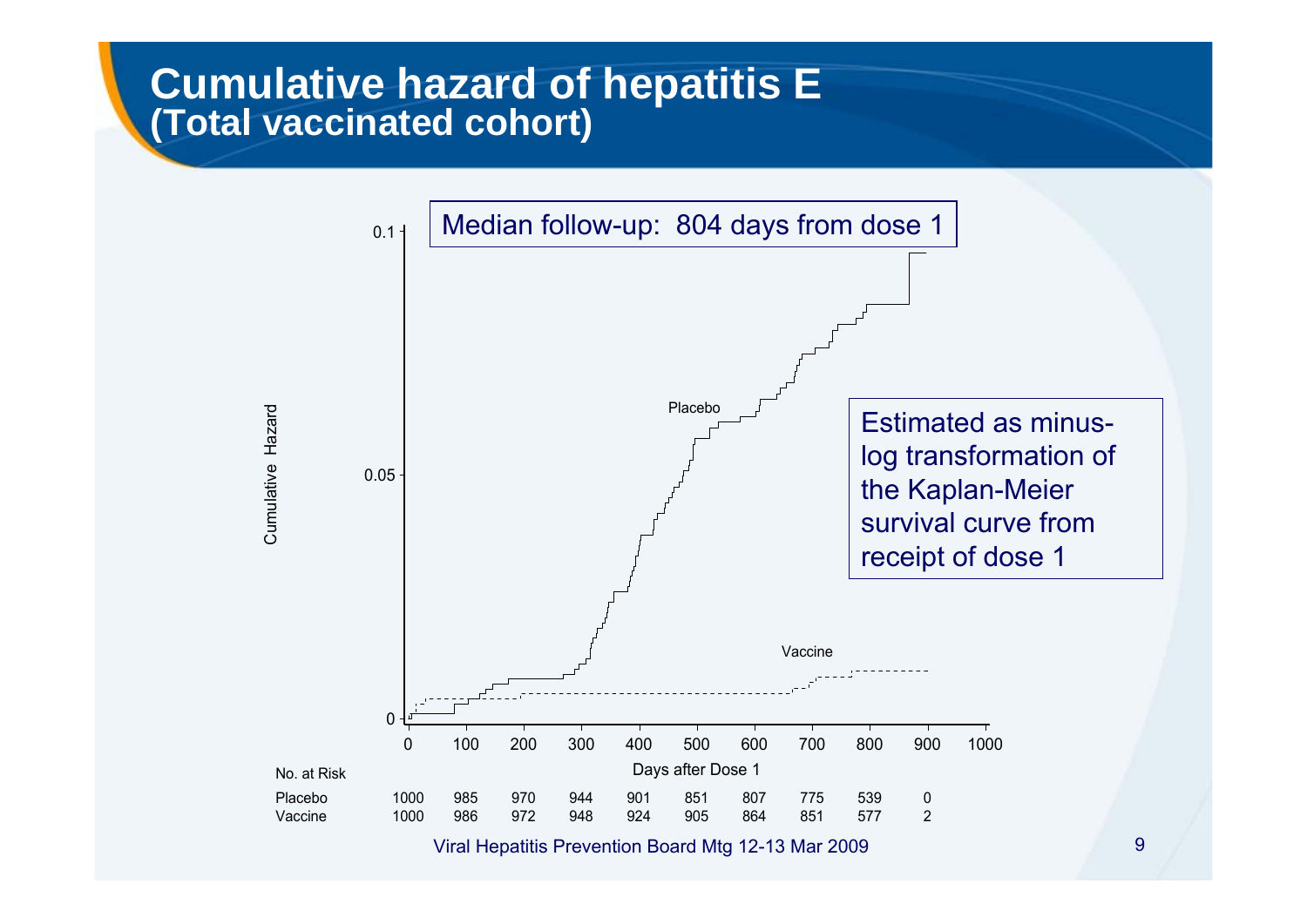#### **Vaccine efficacy estimates**

| <b>Period of observation</b>                                                                 | <b>Vaccine</b>  |                  | <b>Placebo</b>  |                  | Vaccine efficacy                  |  |
|----------------------------------------------------------------------------------------------|-----------------|------------------|-----------------|------------------|-----------------------------------|--|
| (endpoint category)                                                                          | No. of<br>cases | No. in<br>cohort | No. of<br>Cases | No. in<br>cohort | $(95% \text{ Cl})$                |  |
| From 14 days after dose 3 onwards (a<br><i>priori</i> primary endpoint)                      | 3               | 898              | 66              | 896              | 95.5<br>$(85.6 \text{ to } 98.6)$ |  |
| From 14 days after dose 2 until dose 3<br>(a priori secondary endpoint)                      |                 | 960              |                 | 961              | 85.7<br>$(-16.01098.2)$           |  |
| From 14 days after dose 2 until 14 days<br>after dose 3<br>(a posteriori secondary endpoint) |                 | 960              | $8***$          | 961              | 87.5<br>$(0.1 \text{ to } 98.4)$  |  |
| From dose 1 onwards<br>(exploratory endpoint)                                                | 9               | 1,000            | 78              | 1,000            | 88.5<br>$(77.1 \text{ to } 94.2)$ |  |

Efficacy estimated as 1-relative risk, with the 95% confidence interval based on the Mantel Haenszel confidence interval for relative risk

Viral Hepatitis Prevention Board Mtg 12-13 Mar 2009 10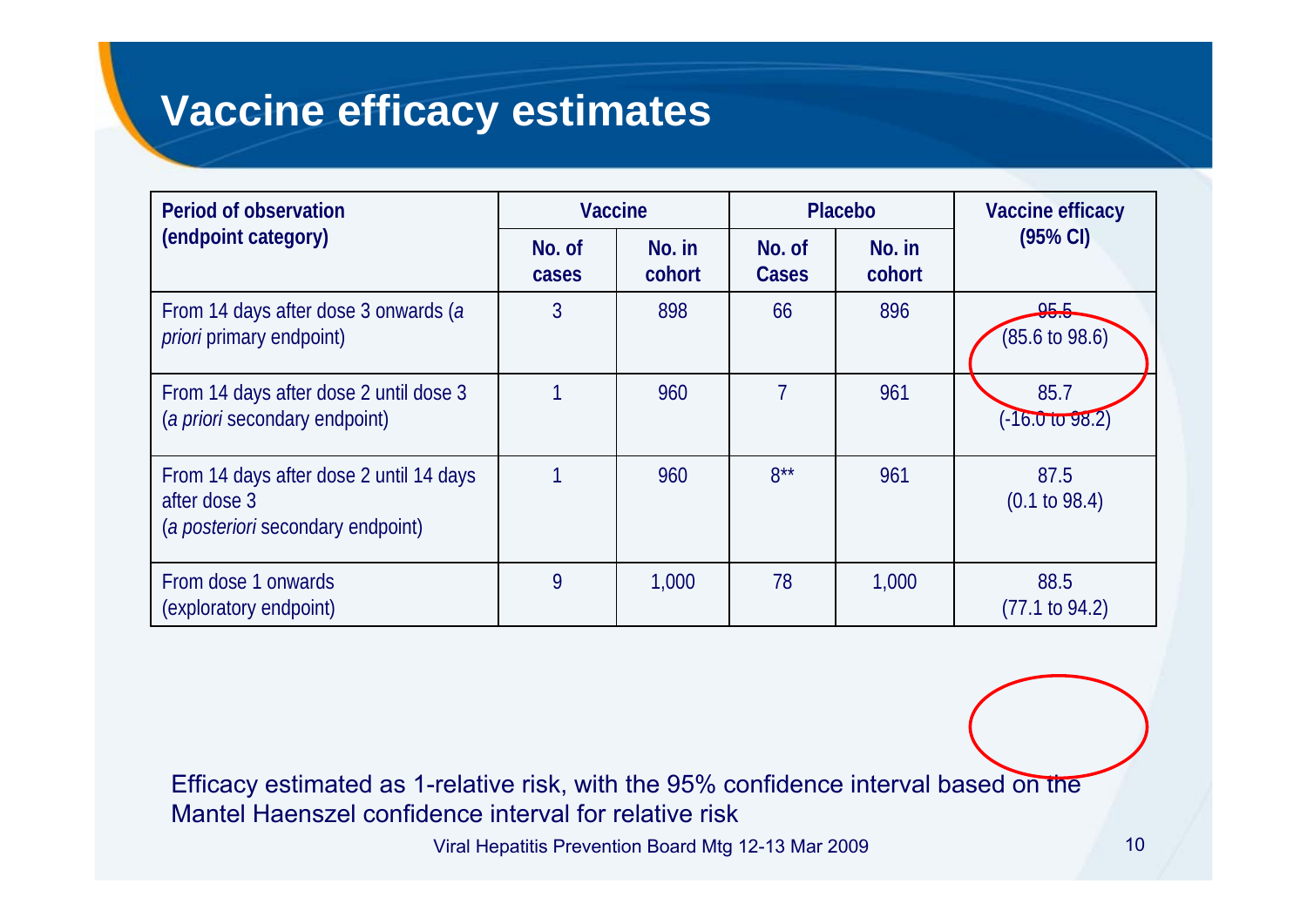#### **Antibody responses**

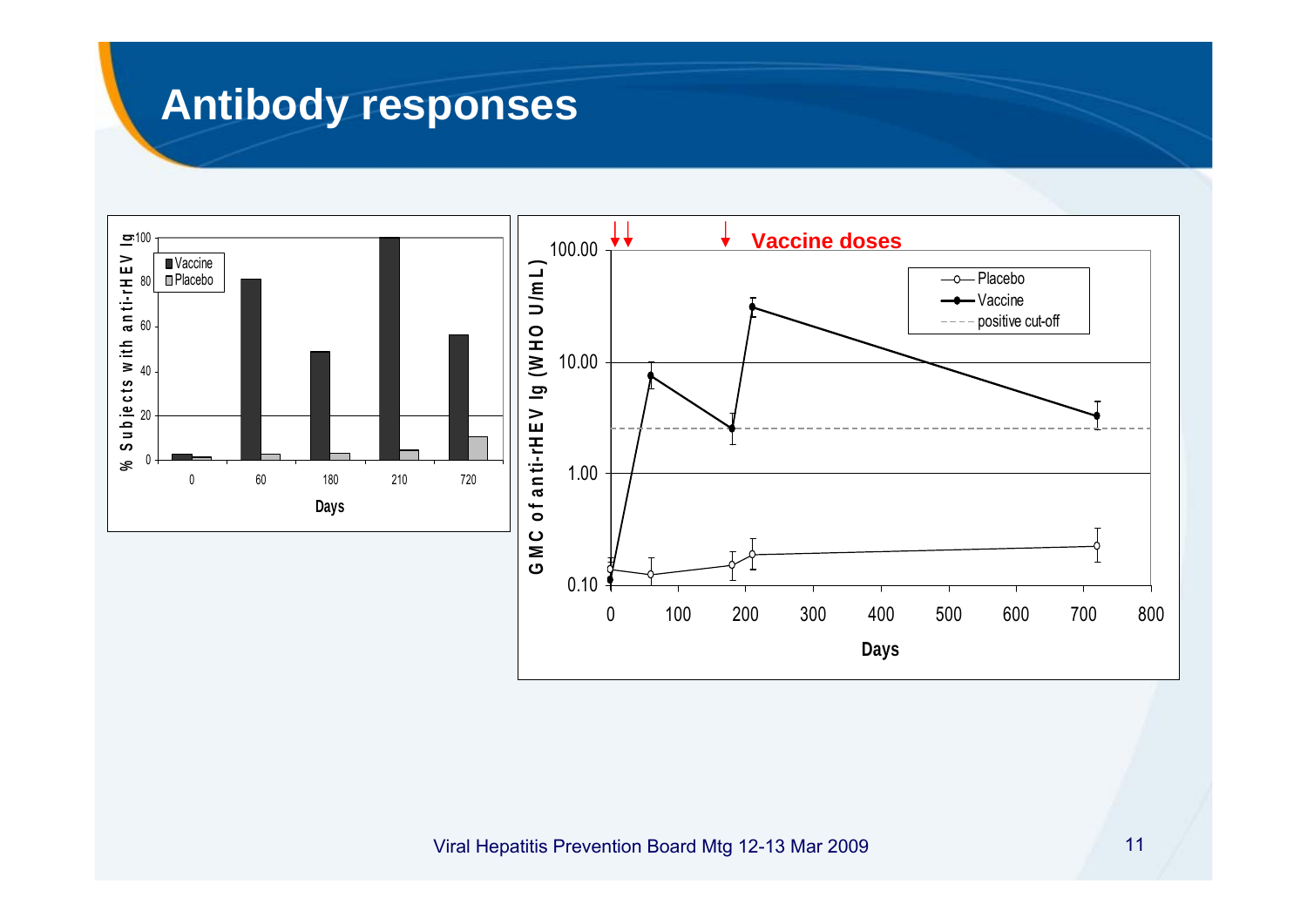#### **Reactogenicity (Days 0-7 in N=200, any dose)**

| Symptom               | Intensity* | Number and percent reporting indicated finding<br>(95% CI for percent) | p-value <sup>**</sup> |            |  |  |  |  |  |  |  |
|-----------------------|------------|------------------------------------------------------------------------|-----------------------|------------|--|--|--|--|--|--|--|
|                       |            | Vaccine (N=100)                                                        | Placebo (N=100)       |            |  |  |  |  |  |  |  |
| <b>Injection Site</b> |            |                                                                        |                       |            |  |  |  |  |  |  |  |
| Pain                  | Any        | 82 (73.1, 89.0)                                                        | 68 (57.9, 77.0)       | $0.033***$ |  |  |  |  |  |  |  |
|                       | Grade 3    | 1(0, 5.4)                                                              | 0(0, 3.6)             | 1.000      |  |  |  |  |  |  |  |
|                       | Any        | 24 (16.0, 33.6)                                                        | 19 (11.8, 28.1)       | 0.491      |  |  |  |  |  |  |  |
| Redness               | Grade 3    | 0(0, 3.6)                                                              | 0(0, 3.6)             |            |  |  |  |  |  |  |  |
|                       | Any        | 20 (12.7, 29.2)                                                        | 17(10.2, 25.8)        | 0.716      |  |  |  |  |  |  |  |
| Swelling              | Grade 3    | 0(0, 3.6)                                                              | 0(0, 3.6)             |            |  |  |  |  |  |  |  |
| <b>Systemic</b>       |            |                                                                        |                       |            |  |  |  |  |  |  |  |
|                       | Any        | 43 (33.1, 53.3)                                                        | 47 (36.9, 57.2)       | 0.670      |  |  |  |  |  |  |  |
| Fatigue               | Grade 3    | 0(0, 3.6)                                                              | 0(0, 3.6)             |            |  |  |  |  |  |  |  |
|                       | Any        | 46 (36.0, 56.3)                                                        | 46 (36.0, 56.3)       | 1.000      |  |  |  |  |  |  |  |
| Headache              | Grade 3    | 0(0, 3.6)                                                              | 0(0, 3.6)             |            |  |  |  |  |  |  |  |
|                       | Any        | 30(21.2, 40.0)                                                         | 36 (26.6, 46.2)       | 0.452      |  |  |  |  |  |  |  |
| Fever                 | Grade 3    | 1(0, 5.4)                                                              | 1(0, 5.4)             | 1.000      |  |  |  |  |  |  |  |

Viral Hepatitis Prevention Board Mtg 12-13 Mar 2009 12 \* Grade 3 pain, headache or fatigue prevented normal activities; grade 3 redness or swelling had diameter >50 mm; grade 3 fever was temperature >39.0°C \*\* Two-sided Fisher's exact test \*\*\* Rate difference: 14.0 % (95% CI , 2.0 to 25.8 %)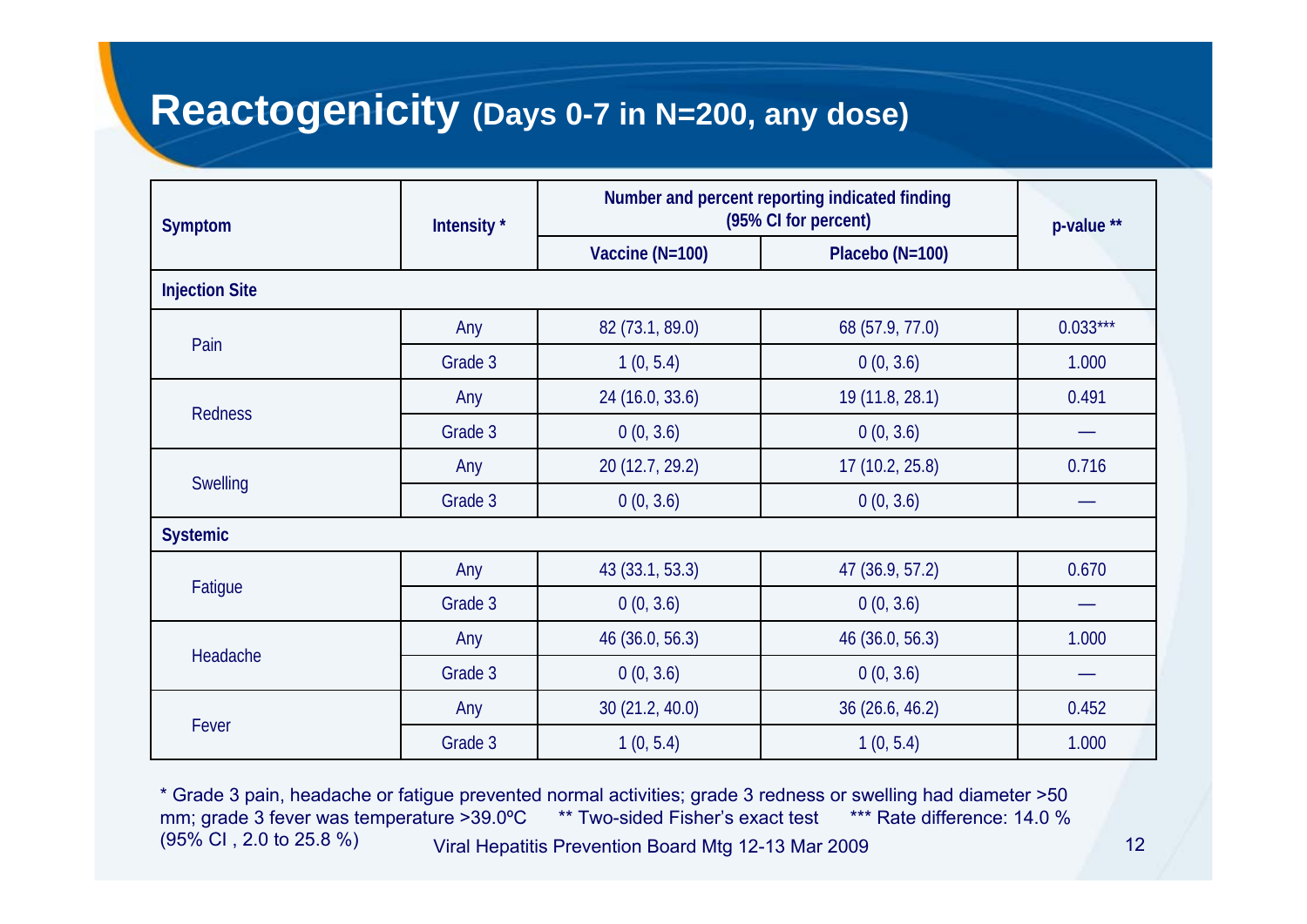

Vaccine was well-tolerated and no safety signal was identified.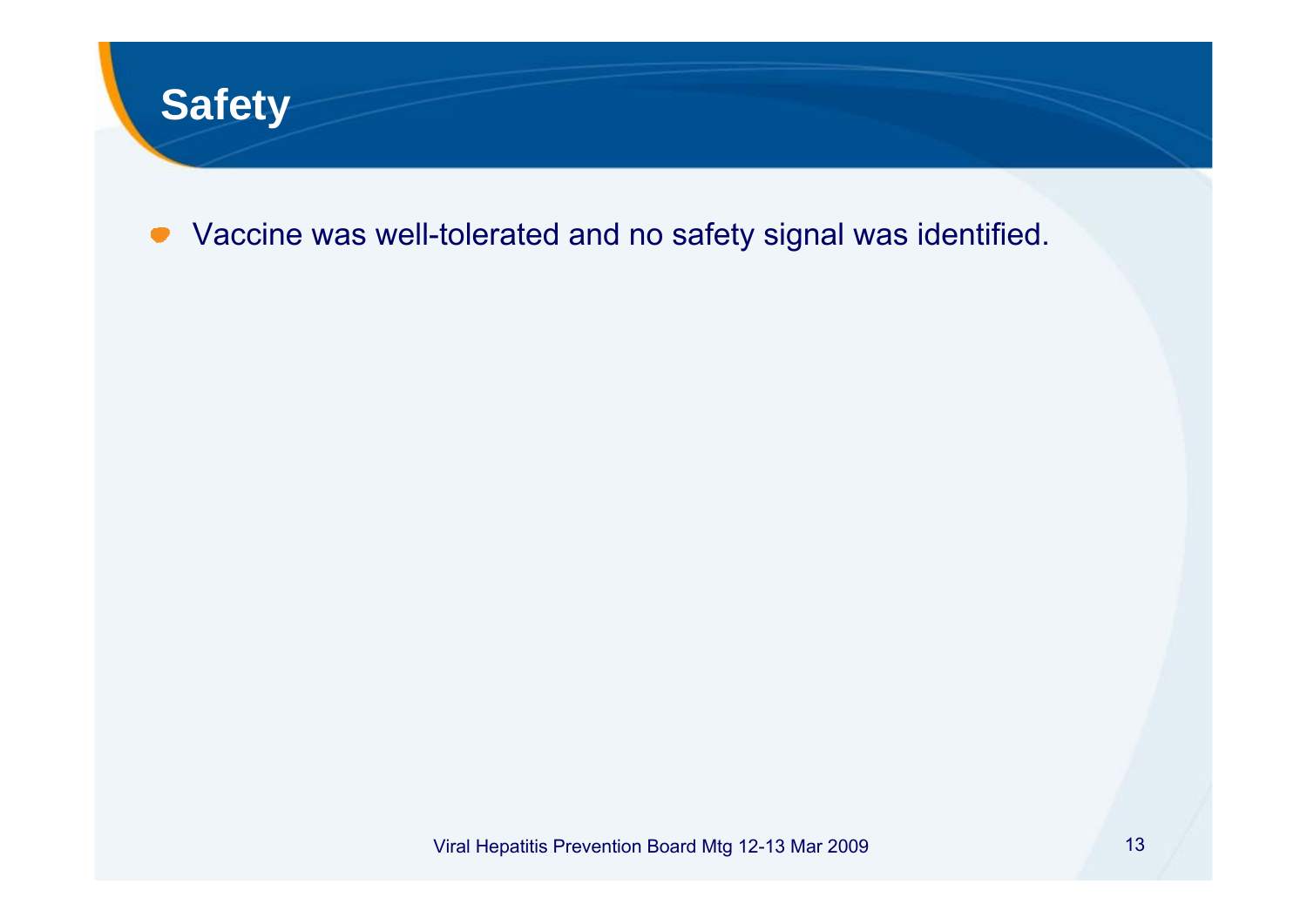#### **Summary**

- This PoC study established the following:
	- rHEV antigen (BVES; aa 112-607; 20 mcg adsorbed to 0.5mg alum) offered 95% protection against hep E on a 3-dose schedule
		- Protection after 2 doses not determined (insufficient AR)
	- Vaccine elicited an immune response in all subjects; but seropositivity by indirect ELISA declined to ~50% at 800 days
		- $\bullet$  During period of antibody decline  $\rightarrow$  continuing protection, suggesting protective memory had been established
	- Vaccine was well-tolerated and no safety signal was identified
	- Antibody neg males in Nepal Army (18-62 yrs) were at sustained high risk for hepatitis E, confirming the potential benefit of vaccination vaccine